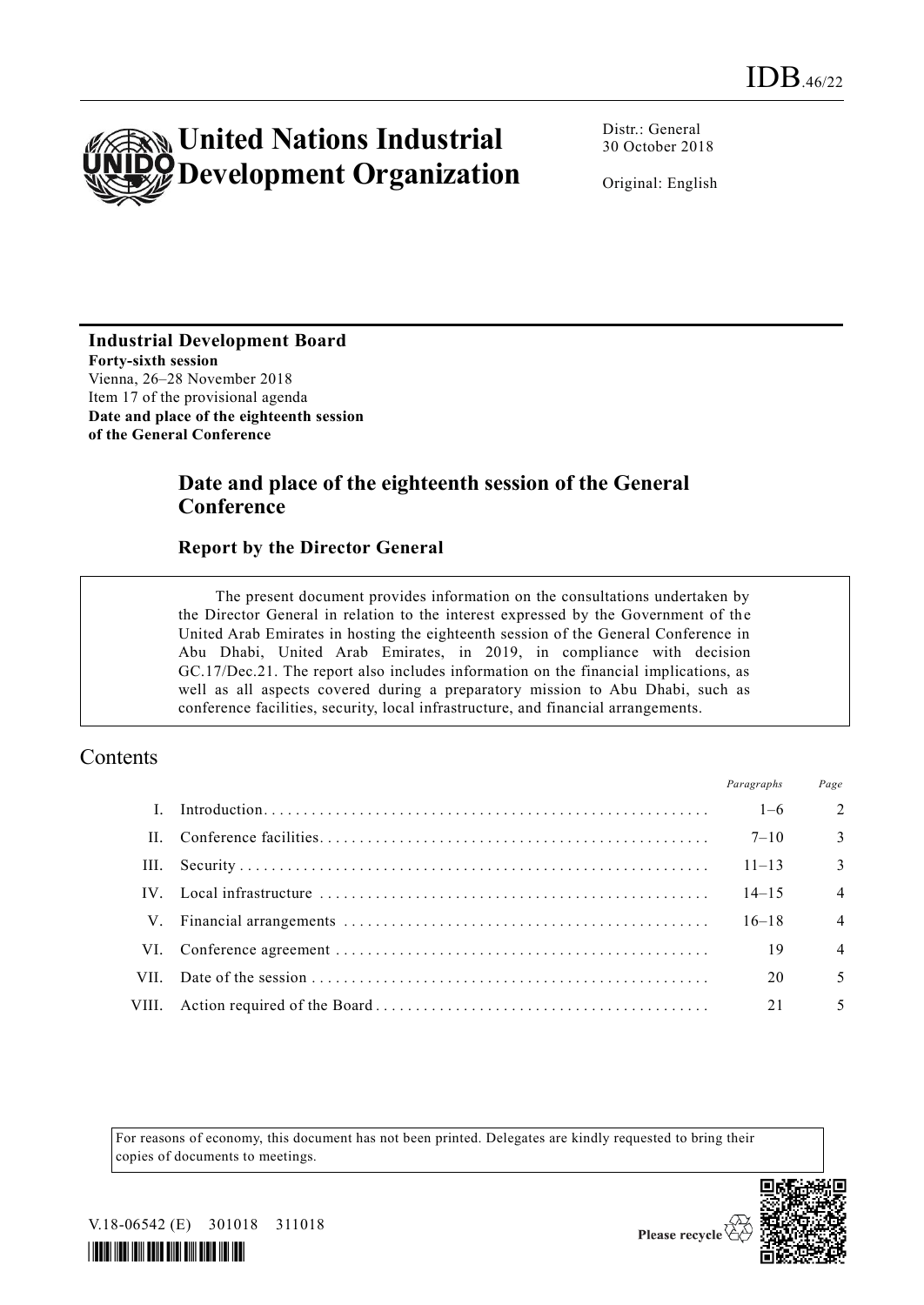### **I. Introduction**

1. At its seventeenth session, the General Conference adopted decision GC.17/Dec.21 on the date and place of its eighteenth session and requested the Director General to undertake the necessary consultations with any Member States expressing interest to host the forthcoming session of the Conference, with particular regard to rule 8 of the Rules of Procedure of the General Conference. The Conference furthermore delegated to the Industrial Development Board, in accordance with Article 8 (2) (b) and Article 8 (4) of the Constitution of UNIDO, the authority to consider and determine at its forty-sixth session the venue and date of the eighteenth session of the General Conference.

2. In April 2018, the Director General met H.E. Mr. Suhail Mohamed Al Mazrouei, Minister of Energy and Industry of the United Arab Emirates, at the Hannover Messe in Germany. During this meeting, the Minister proposed to host the eighteenth session of the General Conference in Abu Dhabi. In a letter dated 7 June 2018, the Minister reiterated this proposal. Subsequently a meeting took place between the representatives of the Permanent Mission of the United Arab Emirates and the UNIDO Secretariat in Vienna. On 21 September 2018, a note verbale was received from the Permanent Mission of the United Arab Emirates, nominating the contact point in the United Arab Emirates for matters related to hosting the General Conference. On 25 September 2018, a bilateral meeting between the contact point and the UNIDO Secretariat took place in New York, United States of America, in the margin of UNIDO's participation to the 73rd session of the United Nations General Assembly.

3. The Secretariat provided the Permanent Mission with a tentative cost estimate and a requirements paper for transmission to the authorities in Abu Dhabi. It was underlined that the basis for determining the financial arrangements for holding a session away from Vienna was rule 8 of the Rules of Procedure of the General Conference, which states that "the actual costs directly or indirectly involved in holding a session away from the seat of the Organization shall be borne by the host Government." It was also explained that a host country agreement would need to be concluded, setting out the financial obligations of the Government, as well as its contributions in kind, such as conference and other facilities, office space, transportation, police protection, and local staff.

The Government of the United Arab Emirates notified the Secretariat of the nomination of Mr. Badr Al-Olama, Director of Aerospace at the Mubadala Investment Company, as the focal point of the Government for the preparations of the General Conference. Following an invitation of the Government of the United Arab Emirates, a preparatory mission by a delegation, composed of UNIDO staff and representatives of UNOV Conference Management Service and the United Nations Department of Safety and Security (UNDSS), was undertaken to Abu Dhabi from 9 to 11 October 2018. Mr. Al-Olama and his team organized a comprehensive programme, which covered various aspects including conference facilities, security, transportation, visa requirements, protocol arrangements, and hotel facilities.

5. The UNIDO/UNOV/UNDSS delegation was accompanied throughout by Ms. Sabiha Majid Belyouha AlMheiri, Director of Planning and Management in the Events and Conferences Office of the Ministry of Energy and Industry. All counterparts assured the delegation of their interest, full commitment and strong support for hosting the General Conference in Abu Dhabi. The Government representatives underlined that holding the General Conference away from Vienna Headquarters would allow the Government of the United Arab Emirates to further build on the cooperation with UNIDO, already initiated through the co -chairing of the Global Manufacturing and Industrialization Summit. It would also provide an opportunity to share with all Member States the experience of the United Arab Emirates in building and diversifying its economy.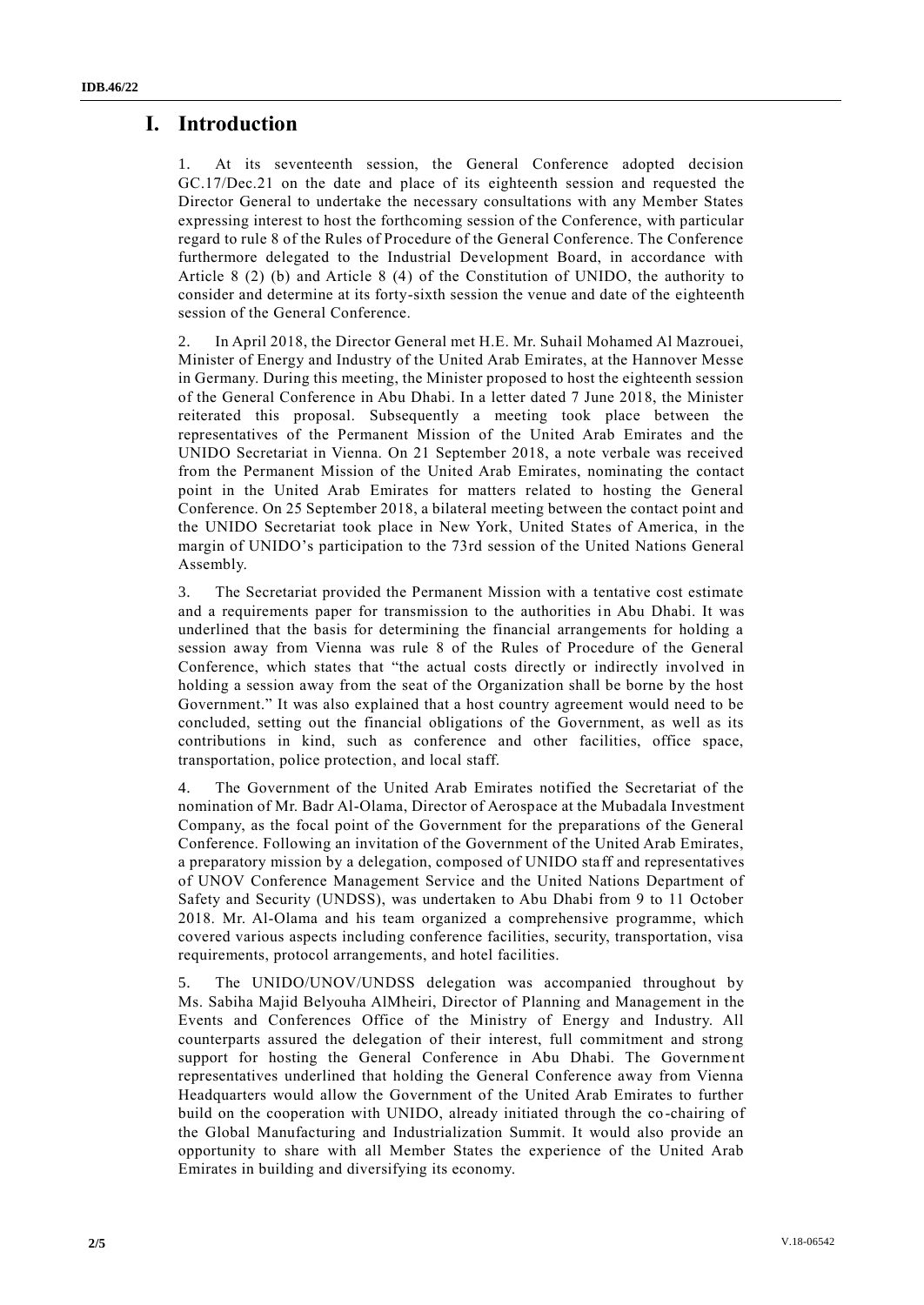6. Since UNIDO became a specialized agency in 1985, the General Conference has been held away from Vienna three times. The second session took place in Bangkok, Thailand (1987), the fifth session in Yaoundé, Cameroon (1993) and the fifteenth session in Lima, Peru (2013).

# **II. Conference facilities**

During the preparatory mission, the UNIDO/UNOV/UNDSS delegation was offered several potential venues for the Conference and visited the St. Regis Saadiyat Island, the Emirates Palace and the Ritz Carlton Grand Canal. The host country representatives confirmed their readiness to provide a suitable location with the required infrastructure for holding the General Conference. General requirements for facilities, services and equipment were discussed jointly with the Government of the United Arab Emirates and the respective hotel management teams.

8. The UNIDO/UNOV/UNDSS delegation assessed the venues from the point of view of accommodating the official meetings of the General Conference, side events and regional group meetings, as well as other activities that were previously h eld in the context of the General Conference, such as exhibits and networking areas. They should have the capacity for installing the IT infrastructure required for conferences of such magnitude, inter alia for simultaneous interpretation. Sufficient offic e space should be available for the elected officers and Secretariat staff with direct support functions. The host Government will need to secure acceptable room rates for core support staff, who will have to be relocated from Vienna for the Conference. The UNIDO/UNOV/UNDSS delegation was also informed by the host country authorities that arrangements would be made for delegates to stay in hotels of different price categories in close proximity to the venue (paragraph 16 refers).

9. As a follow-up to this first mission, a delegation from the United Arab Emirates visited Vienna on 17 and 18 October 2018 for further discussions with UNIDO, UNOV and the United Nations Security and Safety Services in Vienna regarding the requirements, such as meeting rooms, staff-related travel and accommodation.

10. In terms of infrastructure for delegates, all three venues offer 24-hour business centre services and wireless Internet access in all event rooms, public areas and guest rooms.

#### **III. Security**

11. As regards the question of safety and security, it is to be noted that the current security level for Abu Dhabi is designated by the United Nations Department of Safety and Security at minimal (Level 1) according to the Security Level System methodology.

12. The United Nations Department of Safety and Security (UNDSS) has the mandate to enable the effective and efficient conduct of United Nations activities while ensuring the security, safety and well-being of staff, delegates and visitors to the conference. The enforcement of this mandate places UNDSS under the responsibility of ensuring the coordinated action of United Nations security entities and officials with the relevant host country authorities. The provision of security services for the General Conference would be a combined effort by UNDSS and the host country. UNDSS and the Government authorities will draft a Memorandum of Understanding (MoU) that sets out the responsibilities and cooperation between the two parties before, during and after the event. The MoU will facilitate the preparation and execution of an event-specific operational security plan.

13. The UNIDO/UNOV/UNDSS delegation noted that the proposed conference sites appeared capable of providing a sufficient level of safety and security for the Conference within the confines of its premises. The delegation had various meetings regarding the issue of security at the General Conference. Assurances were given that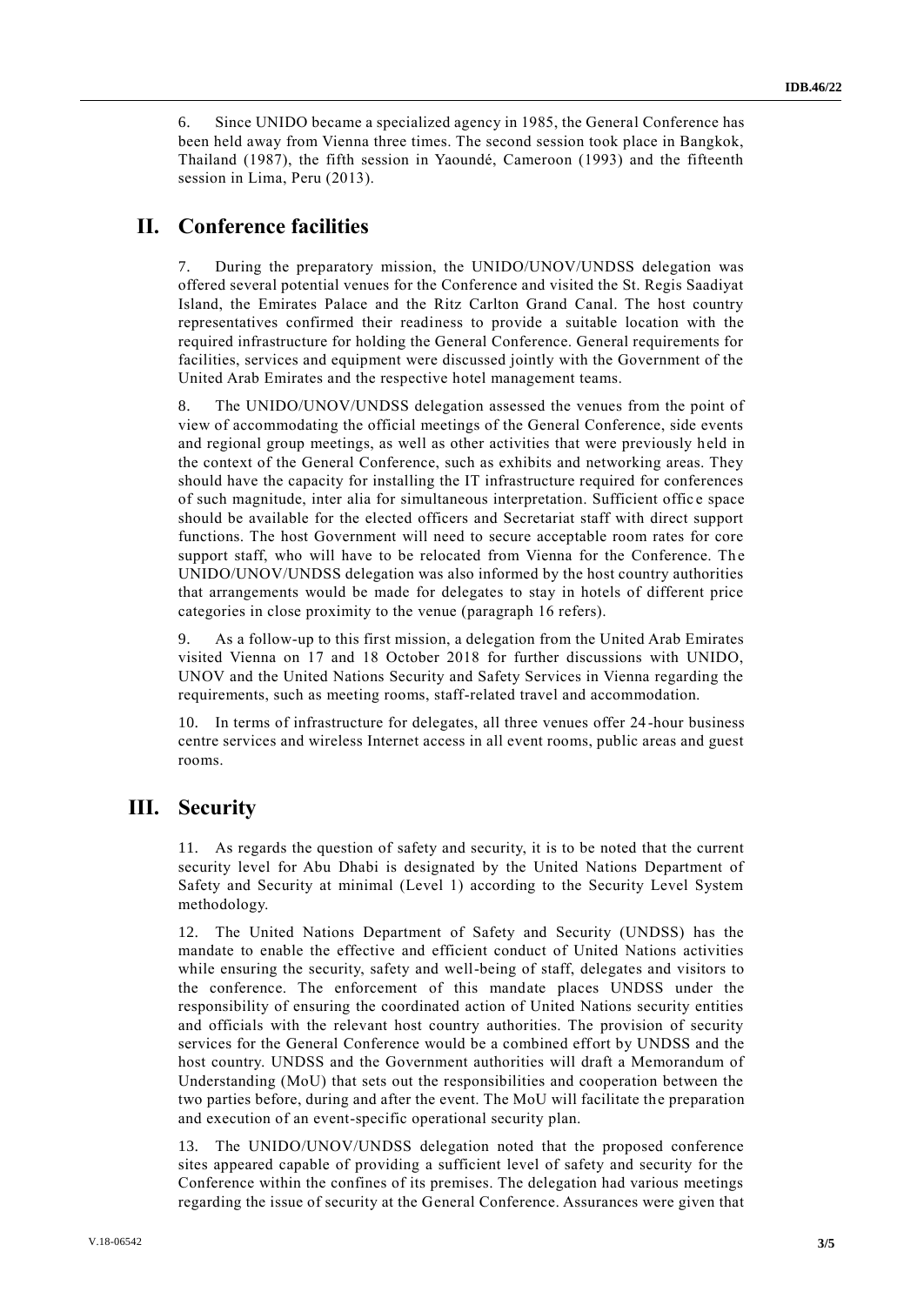the host country authorities would provide all necessary security and safety services for the Conference. It was noted that the host country authorities are experienced in providing security for similar large-scale events.

# **IV. Local infrastructure**

14. There is an international airport in Abu Dhabi, which is roughly 35 km from the city centre. The second closest international airport is in Dubai, which is roughly 160 km from Abu Dhabi city centre. There are several connections with international commercial airlines servicing Abu Dhabi and Dubai. Arrangements will be made for a shuttle service to be available from both Dubai and Abu Dhabi airport to the conference venue and the identified venue. The Government of the United Arab Emirates assured the Secretariat that access to Abu Dhabi by representatives of all Member States of UNIDO will be facilitated in terms of entry requirements at any of the ports of entry into the United Arab Emirates.

15. The Government of the United Arab Emirates expressed its willingness to negotiate with the final agreed venue and other hotels in the area, to secure room rates at the level of United Nations rates, which should be significantly lower than the normal room rates.

# **V. Financial arrangements**

16. In accordance with rule 8 of the Rules of Procedure of the General Conference, the actual additional costs directly or indirectly involved in holding a session away from Headquarters shall be borne by the host Government. During the UNIDO/UNOV/UNDSS mission, the financial implications of holding the Conference in Abu Dhabi were explained to the representatives of the Government. This was further discussed during the follow-up mission by the delegation from the United Arab Emirates on 17 and 18 October. Reference was made to the preliminary cost estimate and requirements paper which had already been transmitted to the authorities in Abu Dhabi via its Permanent Mission in Vienna. The requirements specified cover, inter alia, such facilities as conference rooms; offices for the officers of the Conference, the substantive Secretariat and conference services; and other facilities, including facilities and equipment for six-language interpretation, service areas, local transportation, a documents reproduction centre, local short-term support staff, and equipment, including personal computers, printers, telephones, and photocopiers.

17. UNIDO, UNOV and UNSSS in Vienna were informed by the delegation from the United Arab Emirates on 17 and 18 October that they would continue to explore further possibilities for in-kind contributions rather than cash payments, especially with regard to staff-related travel and accommodation requirements, as well as shipments from Vienna to Abu Dhabi. It should furthermore be noted that the sum representing the total estimated costs of holding the Conference in Abu Dhabi would need to be deposited in euros with UNIDO no later than 1 May 2019. In addition, the cost of two additional preparatory missions to be undertaken by the Secretariat during the first and second half of 2019 would need to be advanced no later than one month before the mission takes place. Should other expenses be required prior to the session, the requisite funds would also need to be advanced no later than one month before.

### **VI. Conference agreement**

18. Should the Board decide to hold the eighteenth session of the General Conference in Abu Dhabi, rule 54 of the Rules of Procedure of the General Conference requires the Director General to conclude a Conference agreement with the United Arab Emirates, specifying the arrangements to be made and the obligations to be undertaken by the host State and the Secretariat in connection with the session.